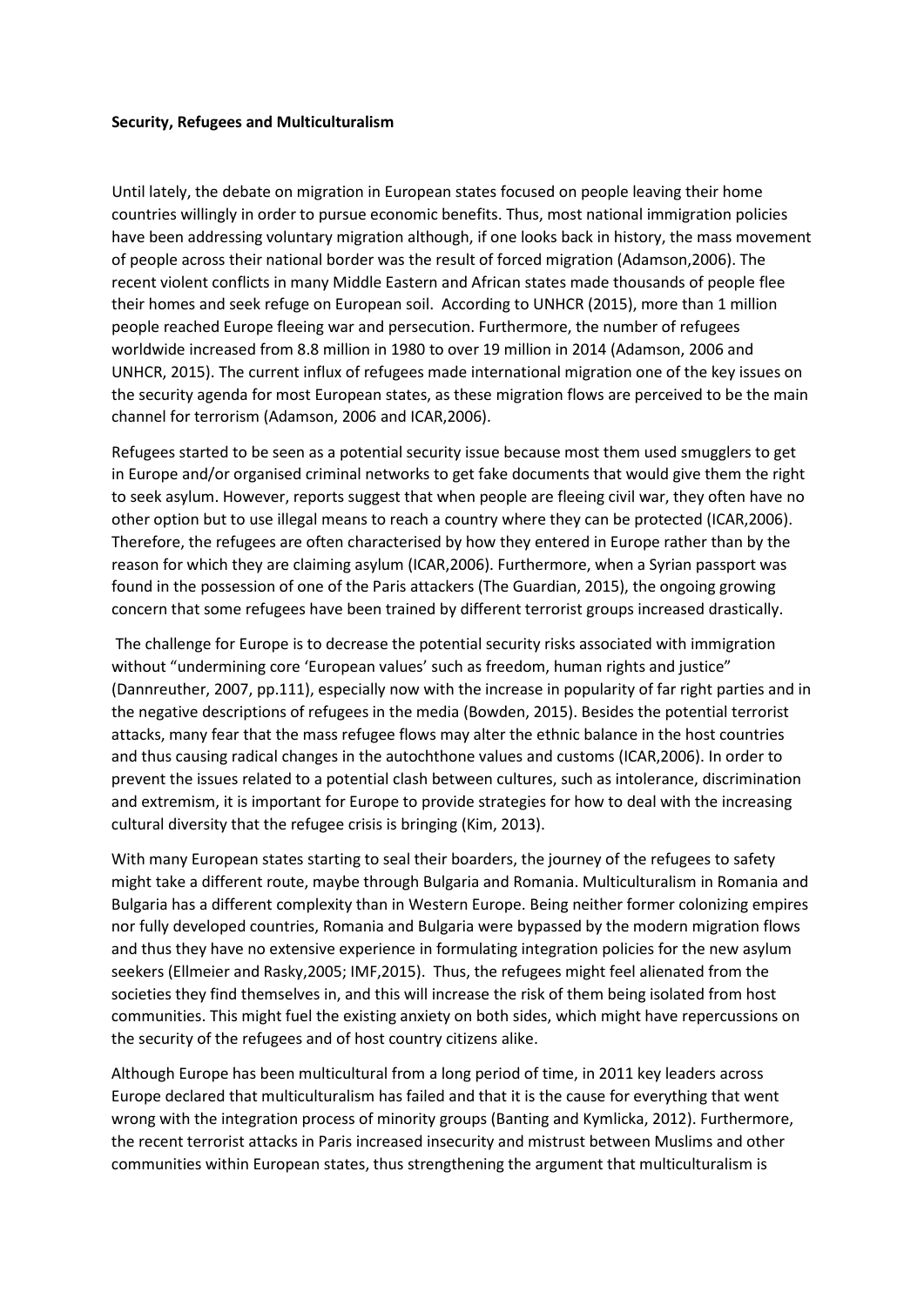indeed a failure (Papademetriou,2015). However, according to Beck (2011), European states actually implemented a 'plural monoculturalism ' not multiculturalism, as different ethnic communities were perceived as "little nations" within one grater homogenous nation. Also, according to Mahamdallie (2011) the main reasons for radicalisation are discrimination, poverty and unemployment. Thus, the success of multiculturalism does not rely on the submissive and silent coexistence of different cultures and ethnicities but on their active interaction with each other (Parekh,2006). Furthermore, the ethical norms in a multicultural society should include values which are regarded as 'good' within the wider society because in the end no culture can be judged in isolation from the world (Griffin, 2011; Parekh, 2006). Although, there might be different cultural values that could be incompatible, it is not impossible to find common ground within the differences or to create new norms which will join together a diversity of cultural views (Evanoff, 2005). Then, could the shared common values serve as the nucleus for dialogue and conflict prevention in the current security context of Europe?

## **Bibliography**

Adamson, F. (2006) Crossing Borders: International Migration and National Security. **International Security**, vol. 31(1), pp. 165-199. Available from:

[http://www.jstor.org/stable/4137542?seq=1#page\\_scan\\_tab\\_contents](http://www.jstor.org/stable/4137542?seq=1#page_scan_tab_contents) [Accessed 12 March 2016].

Banting, K. and Kymlicka, W.(2012) Is There Really a Backlash Against Multiculturalism Policies? New Evidence from the Multiculturalism Policy Index. **GRITIM-UPF Working Paper Series** [Online]. No 14, Autumn. Available from:

http://repositori.upf.edu/bitstream/handle/10230/17066/GRITIM%2814%29.pdf?sequence=1 [Accessed 12 March 2016].

Beck U. (2011) Multiculturalism or Cosmopolitanism: How Can We Describe and Understand the Diversity of the World? **Social Sciences in China** [Online].Volume 32, Issue 4 Available from: [http://www.tandfonline.com/doi/pdf/10.1080/02529203.2011.625169\[](http://www.tandfonline.com/doi/pdf/10.1080/02529203.2011.625169)Accessed 12 March 2016].

Bowden,G. (2015) 10 European Right-Wing Parties Poised To Exploit Post-Paris Attacks Fears At The Polls. The Huffington Post UK [Online]. Available from:

[http://www.huffingtonpost.co.uk/2015/11/21/far-right-parties-poised-to-exploit-post-paris-attack](http://www.huffingtonpost.co.uk/2015/11/21/far-right-parties-poised-to-exploit-post-paris-attack-fears_n_8612308.html)[fears\\_n\\_8612308.html](http://www.huffingtonpost.co.uk/2015/11/21/far-right-parties-poised-to-exploit-post-paris-attack-fears_n_8612308.html) [Accessed 12 March 2016].

Dannreuther, R. (2007). People on the Move: Migration as a Security Issue. **International Security. The Contemporary Agenda**. Oxford, Polity. p100-117.

Ellmeier, A. and Rásky, B.(2006) **Differing diversities : Eastern European perspectives : transversal study on the theme of cultural policy and cultural diversity**. Strasbourg : Culture and Cultural Heritage Department, Council of Europe Publishing.

Evanoff,R. (2006) Integration in intercultural ethics. **International Journal of Intercultural Relations** 30(4):421-437 [Online]. Available from:

[http://linksource.ebsco.com/linking.aspx?sid=EBSCO:edselp&genre=article&issn=01471767&ISBN=&](http://linksource.ebsco.com/linking.aspx?sid=EBSCO:edselp&genre=article&issn=01471767&ISBN=&volume=30&issue=4&date=20060101&spage=421&pages=421-437&title=International%20Journal%20of%20Intercultural%20Relations&atitle=Integration%20in%20intercultural%20ethics&aulast=Evanoff%2C%20Richard&id=DOI:10.1016/j.ijintrel.2005.11.001&pid) [volume=30&issue=4&date=20060101&spage=421&pages=421-](http://linksource.ebsco.com/linking.aspx?sid=EBSCO:edselp&genre=article&issn=01471767&ISBN=&volume=30&issue=4&date=20060101&spage=421&pages=421-437&title=International%20Journal%20of%20Intercultural%20Relations&atitle=Integration%20in%20intercultural%20ethics&aulast=Evanoff%2C%20Richard&id=DOI:10.1016/j.ijintrel.2005.11.001&pid)

[437&title=International%20Journal%20of%20Intercultural%20Relations&atitle=Integration%20in%2](http://linksource.ebsco.com/linking.aspx?sid=EBSCO:edselp&genre=article&issn=01471767&ISBN=&volume=30&issue=4&date=20060101&spage=421&pages=421-437&title=International%20Journal%20of%20Intercultural%20Relations&atitle=Integration%20in%20intercultural%20ethics&aulast=Evanoff%2C%20Richard&id=DOI:10.1016/j.ijintrel.2005.11.001&pid) [0intercultural%20ethics&aulast=Evanoff%2C%20Richard&id=DOI:10.1016/j.ijintrel.2005.11.001&pid](http://linksource.ebsco.com/linking.aspx?sid=EBSCO:edselp&genre=article&issn=01471767&ISBN=&volume=30&issue=4&date=20060101&spage=421&pages=421-437&title=International%20Journal%20of%20Intercultural%20Relations&atitle=Integration%20in%20intercultural%20ethics&aulast=Evanoff%2C%20Richard&id=DOI:10.1016/j.ijintrel.2005.11.001&pid) [Accessed 12 March 2016].

Griffin, G (2001) Universal Ethics - A Foundation for Global Dialogue. **Bioethics Research Notes** [Online] vol.13(2):